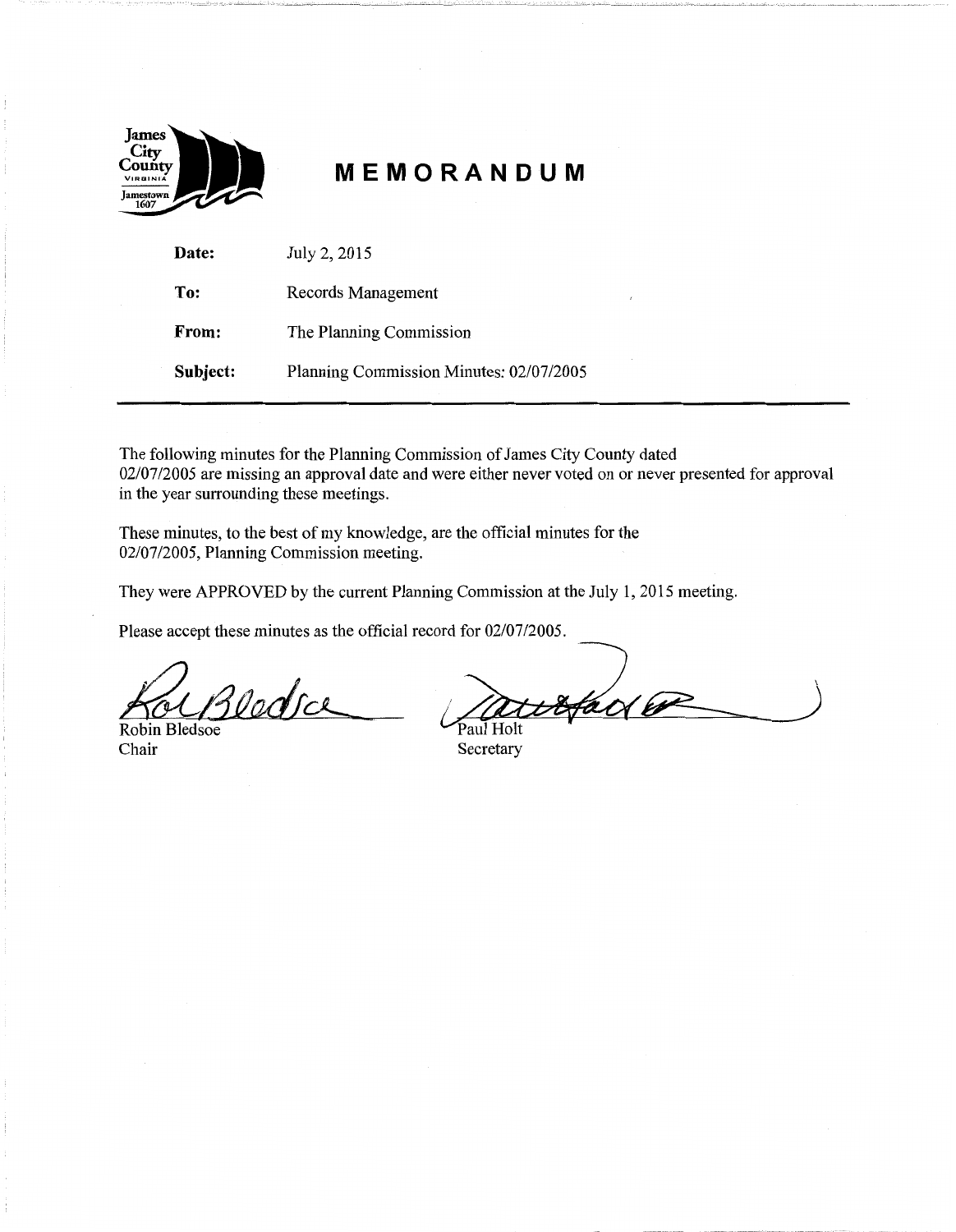A REGULAR MEETING OF THE PLANNING COMMISSION OF THE COUNTY OF JAMES CITY, VIRGINIA, WAS HELD ON THE SEVENTH OF FEBRUARY, TWO-THOUSAND AND FIVE, AT 6:30 P.M. IN THE COUNTY GOVERNMENT CENTER BOARD ROOM, 101-F MOUNTS BAY ROAD, JAMES CITY COUNTY, VIRGINIA.

| Ι. | ROLL CALL      | <b>ALSO PRESENT</b>                         |
|----|----------------|---------------------------------------------|
|    | Jack Fraley    | John Horne, Development Manager             |
|    | Ingrid Blanton | Mike Drewry, Assistant County Attorney      |
|    | Donald Hunt    | Marvin Sowers, Planning Director            |
|    | George Billups | Karen Drake, Senior Planner                 |
|    | Wilford Kale   | Chris Johnson, Senior Planner               |
|    | Jim Kennedy    | Matt Arcieri, Senior Planner                |
|    | Mary Jones     | Pat Foltz, Development Management Assistant |

## 2. ORGANIZATIONAL MEETING

Mr. Hunt recommend that the Commission go into Closed Session pursuant to Section 2.2-3711  $(A)(1)$  of the Code of Virginia to consider personnel matters, including nominations for Commission Chairman and Vice-Chairman and consideration of appointments to Commission committees.

At 7:00 pm the Planning Commission reconvened in open session

Mr. Kale moved the adoption of the resolution for the closed session.

Mr. Billups seconded the motion.

Mr. Hunt, the acting chairman, opened the floor for nominations for chairman.

Mr. Kale nominated Mr. Hunt as the new chairman.

Mr. Kennedy seconded the nomination.

Mr. Fraley moved to close the nominations.

Mr. Kennedy seconded the motion.

The Planning Commission approved Mr. Hunt as chairman with a unanimous voice vote.

Mr. Hunt opened the floor for vice-chairman nominations.

Mrs. Jones nominated Mr. Fraley.

Mr. Kale seconded the nomination.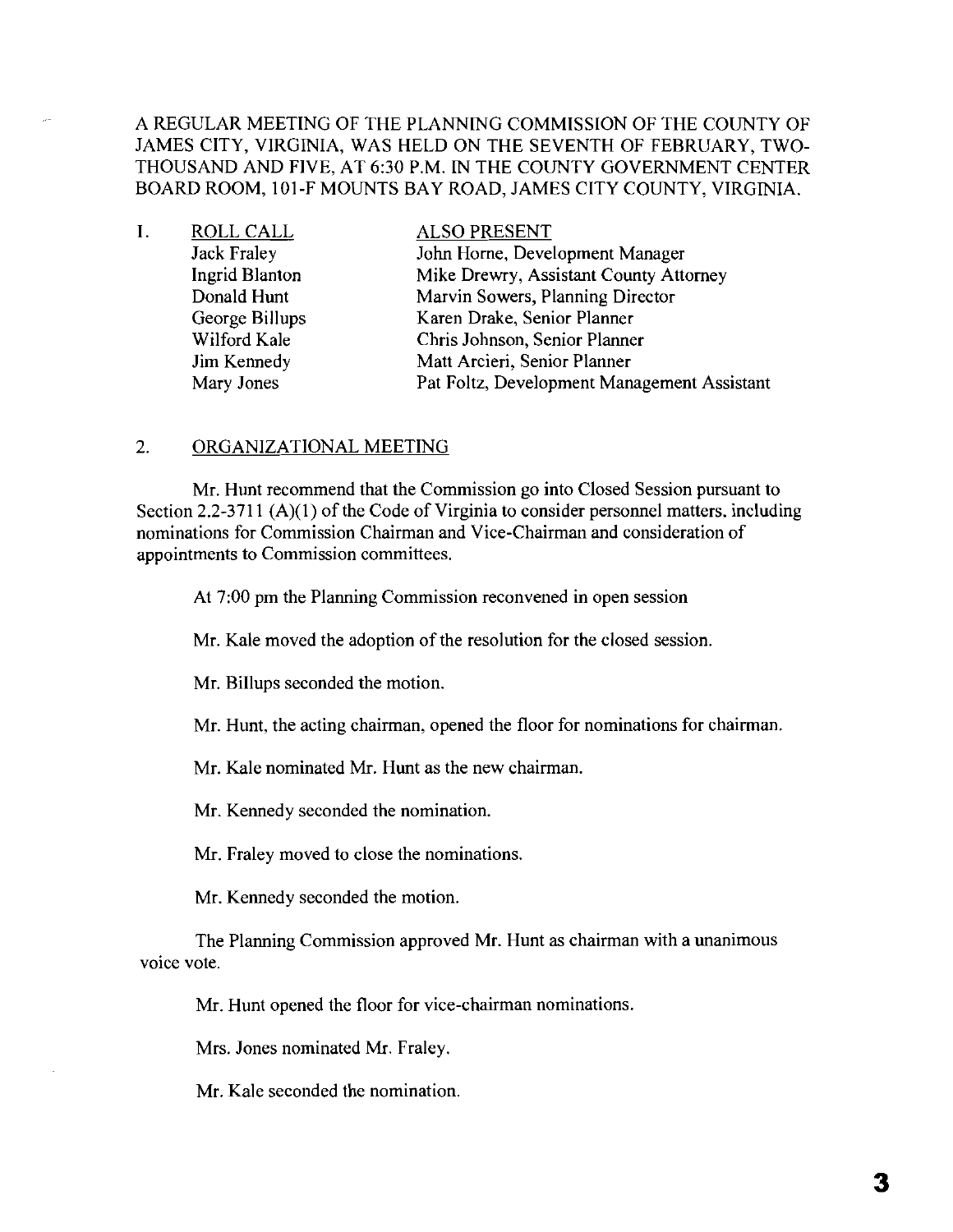Ms. Blanton motioned to close the nominations.

The Planning Commission confirmed Mr. Fraley as vice-chairman with a unanimous voice vote.

## 3. PRESENTATIONS

Mr. Hunt presented Mr. Joe Poole III with a plaque commemorating his service with the Planning Commission.

### 3. MINUTES

Mrs. Blanton requested a clarification of her comments on Williamsburg Place.

Mrs. Jones pointed out a spelling correction in the newly distributed minutes.

Mr. Kennedy moved approval of the amended minutes.

Mrs. Blanton seconded the motion.

The Planning Commission approved the amended minutes with a unanimous voice vote.

#### 4. COMMTTEE AND COMMISSION REPORTS

### A. DEVELOPMENT REVIEW COMMITTEE (DRC)

Mr. Fraley delivered the ORC reports for January and February. The DRC heard five cases at its January  $12<sup>th</sup>$  meeting. It recommended preliminary approval be granted for S-067-03 - Ford's Colony Section 33, C-007-03 - New Town Parking, SP-136-04 Fieldstone Glen, and S-III-04/SP-139-04 - Colonial Heritage Phase 3, Section I. For S-091-04, Marywood, the DRC approved the proposed open space and sidewalk waiver but denied the applicant's request for a cul-de-sac exception.

The DRC heard three cases at its February 2<sup>nd</sup> meeting. The DRC approved a building setback waiver for Blocks 1-9 of New Town. The DRC deferred consideration ofSP-116-03 - Stonehouse Glen Section 2 and SP-130-04 - Abe's Mini Storage.

Mr. Kale moved to accept the report.

Mr. Kennedy seconded the motion.

The Planning Commission approved the ORC report with a unanimous voice

vote.

4

B. POLICY COMMITTEE REPORT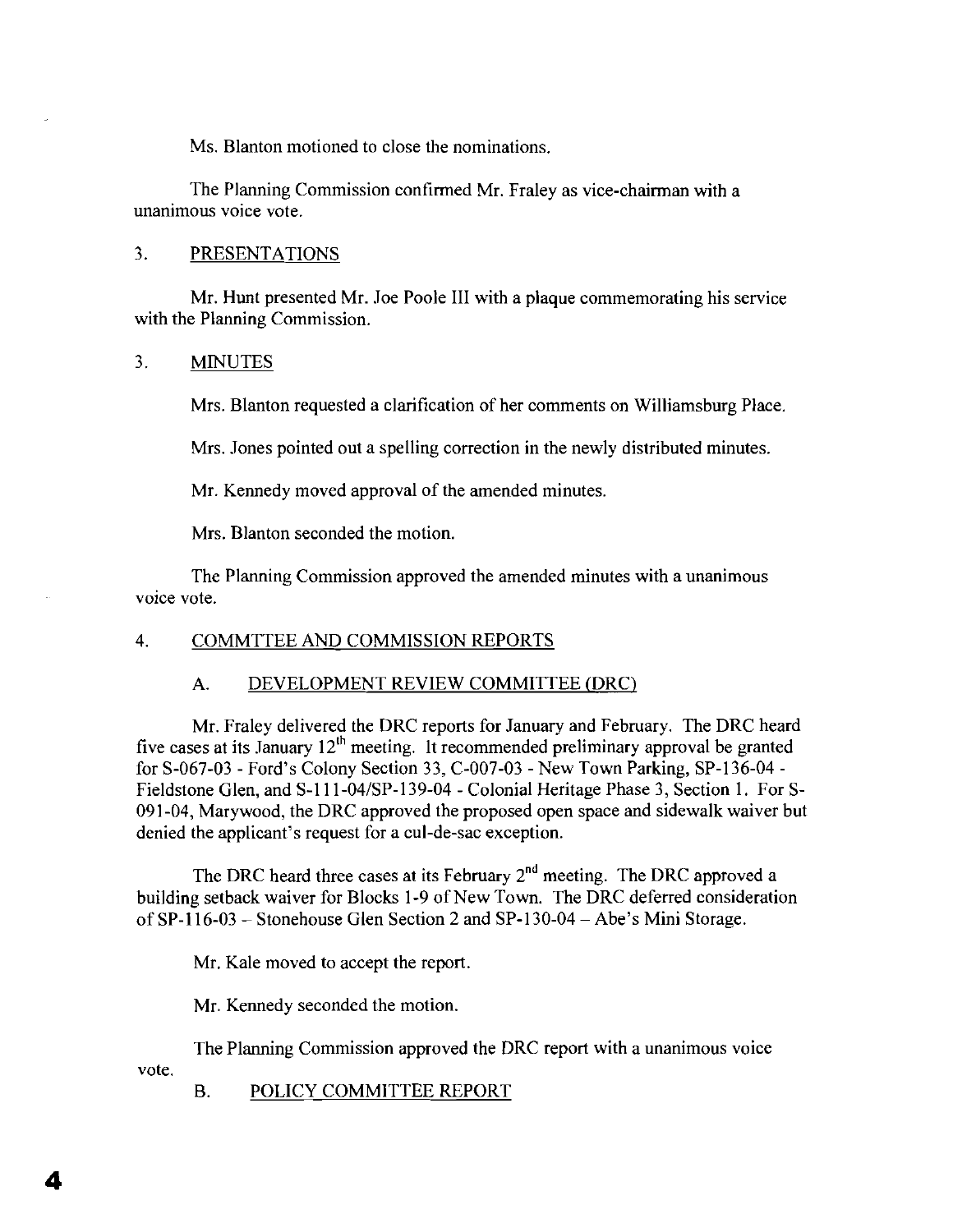Mr. Kale delivered the Policy Committee report. Mr. Kale deferred discussion of the zoning ordinance amendments to the pending public hearing.

# 5. PUBLIC HEARINGS

# A. CASE NO. Z-13-04, MP-13-04, SUP-31-04 Monticello at Powhatan North

Mr. Johnson presented the deferral request. Mr. Tim Trant of Kaufman & Canoles has applied on behalf of Powhatan Enterprises, Inc. to rezone 36.5 acres of land from R-8, Rural Residential District, to R-2, General Residential District/Cluster, with proffers. The applicant proposes to construct 96 dwelling units in 24 quad buildings, for a gross density of 2.63 units per acre. The property is located at 4450 Powhatan Parkway, and is further identified as Parcel (I-I) on James City Real Estate Tax Map (38 3). The property is designated Low Density Residential on the Comprehensive Plan Land Use Map. Recommended uses on property designated for Low Density Residential include very limited commercial establishments, single family homes, duplexes, and cluster housing with a gross density of I unit per acre up to 4 units per acre in developments that offer particular public benefits. The applicant requested a deferral in order to resolve several outstanding issues. Staff supported the deferral request.

Mr. Hunt opened the public hearing.

Seeing no speakers, Mr. Hunt deferred the case to the March Planning Commission.

## B. CASE NO. Z-15-04, MP-II-04, SUP-34-04, Villas at Jamestown

Mr. Johnson presented the deferral request. Mr. Gregory R. Davis and Mr. Timothy O. Trant, II of Kaufinan & Canoles have submitted an application to rezone 30.36 acres of land from R-8, Rural Residential District to R-2, General Residential District, Cluster, with proffers. The applicant proposes 92 single family attached units. The property is located in the Five Forks area, and is more specifically at 248, 238, 230, and 226 Ingram Road and is further identified as Parcels (1-15), (I-II), and (1-10) on James City County Tax Map (46-2) and Parcel (1-19) on James City County Tax Maps (47-1). The property is designated Low Density Residential and Mixed Use on the Comprehensive Plan Land Use Map. Recommended uses on property designated for Low Density Residential include very limited commercial establishments, single family homes, duplexes, and cluster housing with a gross density of I unit per acre up to 4 units per acre in developments that offer particular public benefits. Recommended uses on property designated for Mixed Use include community-scale and neighborhood commercial and office uses. The development proposes a density of approximately 3 units per acre. The applicant requested a deferral in order to resolve several outstanding issues. Staff supported the deferral request.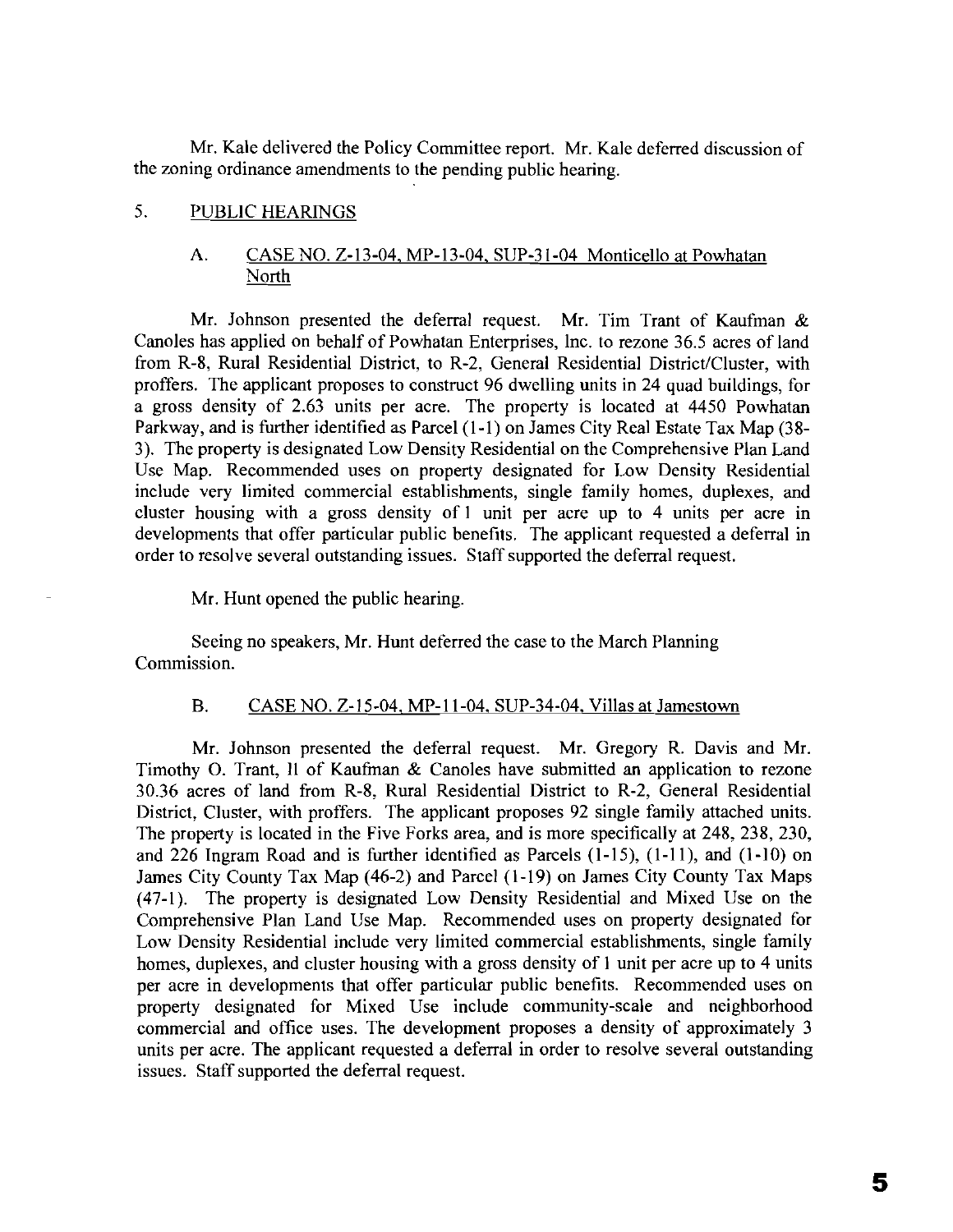Mr. Hunt opened the public hearing.

Seeing no speakers, Mr. Hunt deferred the case to the March Planning Commission.

# C. CASE NO. Z-14-04 Pocahontas Square Proffer Amendment

Mr. Johnson presented the deferral request. Mr. Jay Epstein has applied to amend the proffers for approximately 14 acres at 8814, 8838, and 8844 Pocahontas Trail currently zoned R-5, Multi-family Residential, with proffers. The applicant has proposed to amend proffers related to the percentage of affordable dwelling units, the owners association, sidewalks, and cash contributions for community impacts. Ninety-six affordable townhouse units at a density of approximately 6.9 dwelling units per acre were approved for this site in 2003. The property is also known as parcels (1-4), (I-SA) and (1-5) on the James City County Real Estate Tax Map (59-2). The site is designated for Low Density Residential development on the James City County Comprehensive Plan Land Use Map. Recommended uses on property designated for Low Density Residential include very limited commercial establishments, single family homes, duplexes, and cluster housing with a gross density of I unit per acre up to 4 units per acre in developments that offer particular public benefits. The applicant requested a deferral in order to resolve several outstanding issues. Staff supported the deferral.

Mr. Kale asked which proffers had been proposed for amendment.

Mr. Johnson responded that staff and the applicant were actively collaborating and that staff anticipated being able to bring a recommendation forward to the March meeting.

Mr. Sowers commented that the new applicant, Mr. Epstein, had made significant changes in his application since it was filed after the deadline.

Mr. Hunt opened the public hearing.

Seeing no speakers, Mr. Hunt deferred the case to the March Planning Commission.

# D. CASE NO. Z0-05-04 Zoning Ordinance Amendment - Public Water Storage Facilities

Mr. Kale reported that the Policy Committee had met to discuss this case and the succeeding case for height limits in the Rural Residential district. Mr. Kale asked Ms. Drake to outline the particulars of the case. The Policy Committee had recommended approval of both amendments.

Ms. Drake noted existing water storage facilities. Staff had prepared an ordinance to amend the James City County Code by amending Section 24-200, Public Utilities to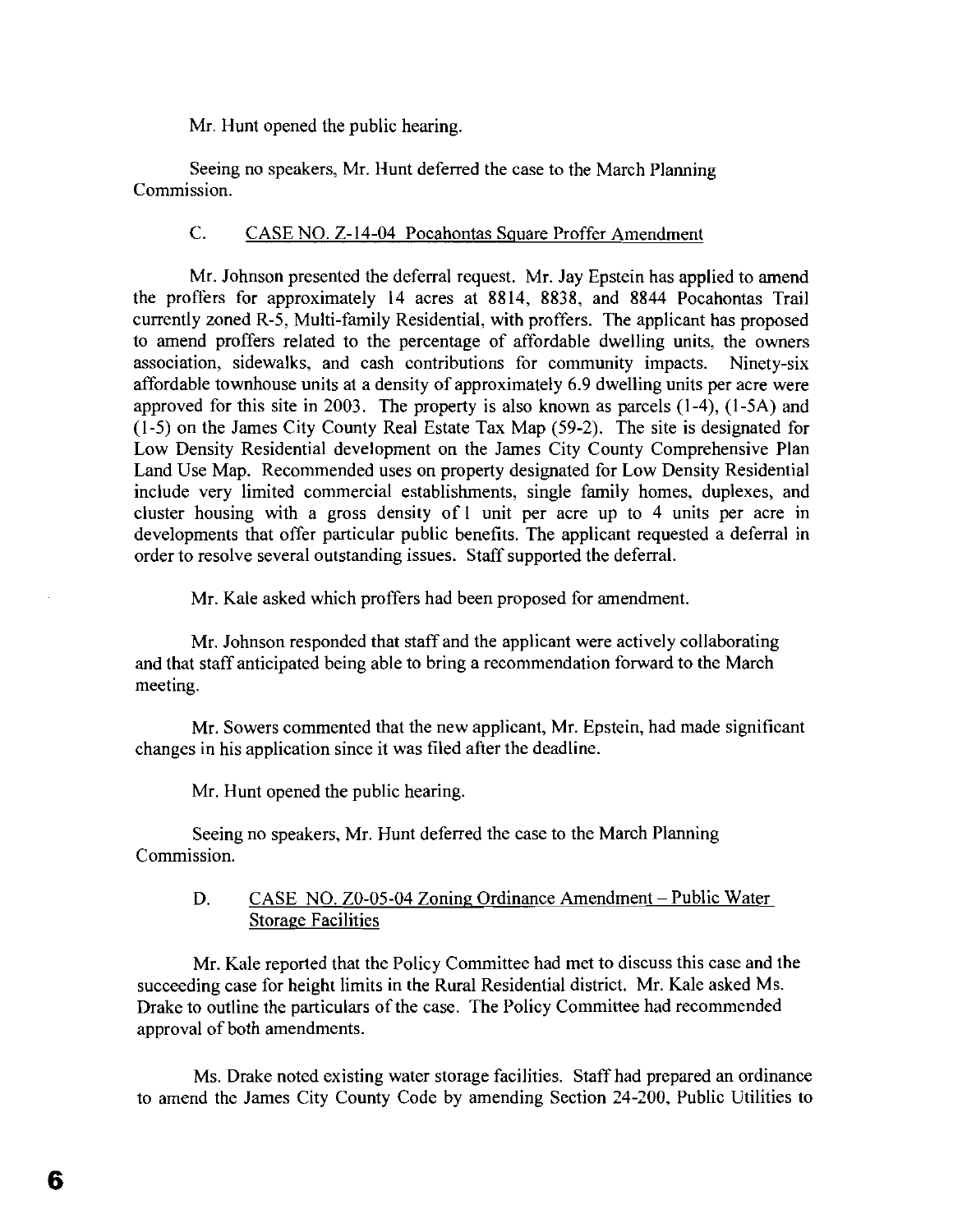allow public water storage facilities to exceed the height limits specified by each zoning district with an approved height waiver and the issuance of a special use permit; and to amend Section 24-289, Utilities in R-4, Residential Planned Community Districts and Section 24-499, Permitted Uses in Planned Unit Developments to make water facilities (public) and sewer facilities (public), including but not limited to, treatment plants, pumping stations, storage facilities and transmission mains, wells and associated equipment such as pumps to be owned and operated by political jurisdictions as specially permitted uses. She noted two proposed facility sites in Stonehouse and Season's Trace.

Ms. Blanton asked for confirmation of the actual constructed height of the completed towers.

Ms. Drake responded that the planned height would be 165 feet.

Mr. Hunt opened the public hearing.

Mr. Larry Foster, General Manager of JCSA, asked the Planning Commission to approve the amendment.

Seeing no other speakers, Mr. Hunt closed the public hearing.

Mr. Kale moved the approval of the Policy Committee minutes and recommendation.

Mr. Billups seconded the motion.

The Planning Commission approved the motion by a vote of 7-0: AYE (7): Hunt, Jones, Billups, Blanton, Hunt, Kale, Kennedy. NO (0).

# E. CASE NO. ZO-01-04 Zoning Ordinance Amendment – Rural Residential Height Limits

Mr. Johnson presented the staff report. Staff had prepared an ordinance to amend and reordain Chapter 24, Zoning, of the Code of the County of James City, Virginia, by amending Article V, Districts, Division 8, Rural Residential, R-8, Section 24-354, Height Limits, to allow public or semi-public buildings such as schools, churches or libraries to be erected to a height of 60 feet from grade, provided that the required front, side and rear yards are increased one foot for each foot in height over 35 feet.

Mr. Hunt opened the public hearing.

Seeing no speakers, Mr. Hunt closed the public hearing.

Mr. Kennedy moved approval of the amendment.

Mrs. Blanton seconded the motion.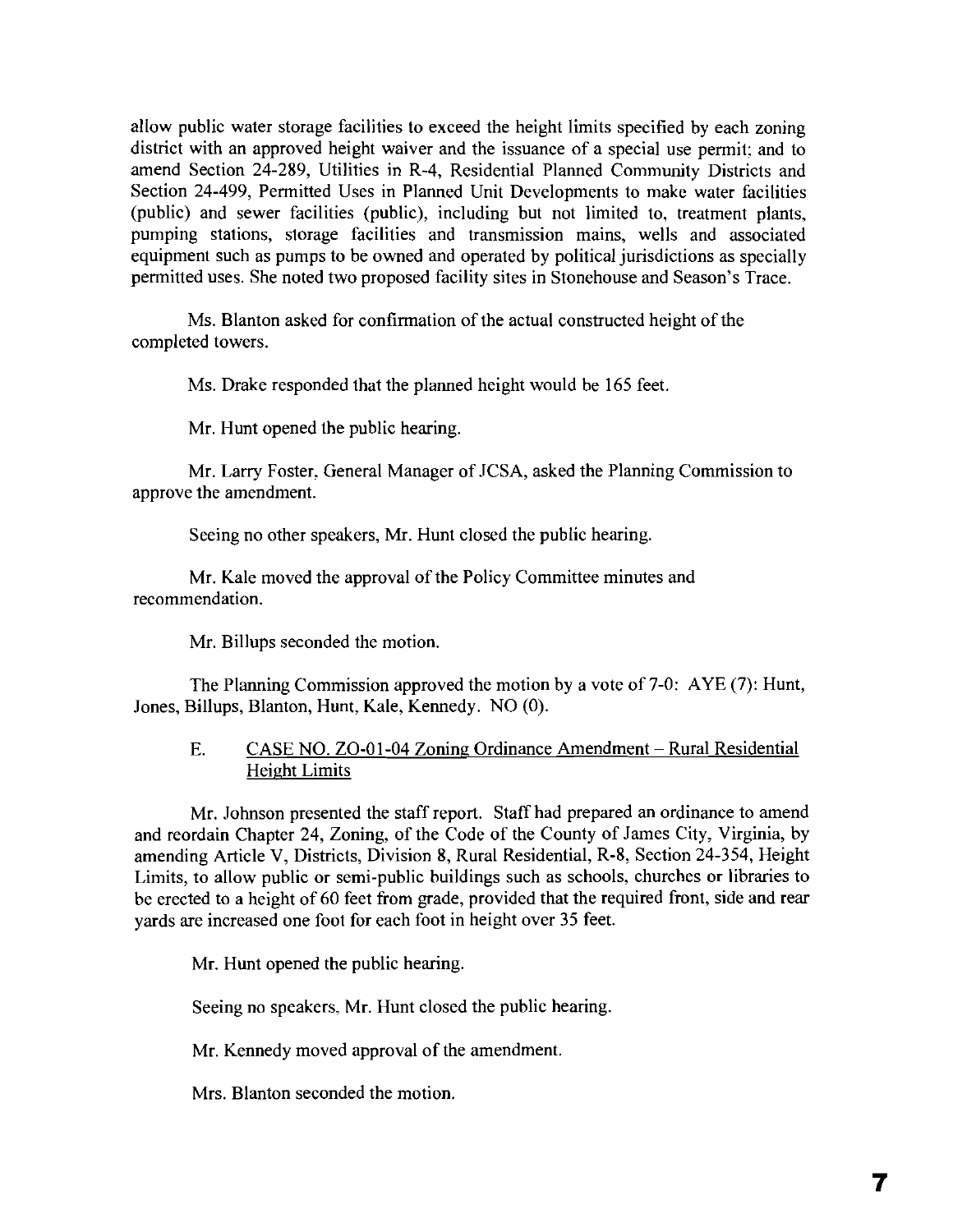The Planning Commission approved the motion by a vote of 7-0: AYE (7): Hunt, Jones, Billups, Blanton, Hunt, Kale, Kennedy. NO (0).

# F. CASE NO. SUP-36-04 Farm Fresh Gas Pumps

Mr. Trey Davis presented the deferral request. Mr. Michael Griffith of FF Acquisition, LLC, has applied on behalf of Farm Fresh, Inc. for a special use permit to allow for a 4-pump, self-service gas station to be constructed in the parking lot of the existing Farm Fresh grocery store in Norge. The property, located at 115 Norge Lane, is currently zoned B-1, General Business, and is designated Community Commercial on the 2003 Comprehensive Plan Land Use Map. The parcel may be further identified as Parcel No. (l-7IF) on James City County Real Estate Tax Map No. (23-2). The applicant requested a deferral in order to resolve several outstanding issues. Staff supported the deferral.

Ms. Blanton noted that the addition of gas pumps would require a relocation of parking spaces. She questioned the need for the total number of spaces.

Mr. Davis responded that a survey was underway to determine the need for those spaces.

Mr. Billups asked if the Zoning Ordinance distinguished between normal cars and compact cars in the determination of parking spaces required.

Mr. Sowers responded that the Zoning Ordinance does not distinguish between compact cars and normal cars.

Mr. Hunt opened the public hearing.

Seeing no speakers, Mr. Hunt closed the public hearing and deferred the case to the March Planning Commission.

## G. CASE NO. SUP-37-04 Winston Drive Duplex

Mr. Arcieri presented the staff report. Mr. Peter Bunai has applied for a special use permit to construct a duplex unit on a parcel located at **115 Winston Drive** and further identified as Parcel No. (9-5B) on James City County Real Estate Tax Map No. (48-1). The property is zoned R-2, General Residential. The parcel is designated Low Density Residential on the Comprehensive Plan Land Use Map. Recommended uses on property designated for Low Density Residential include very limited commercial establishments, single family homes, duplexes, and cluster housing with a gross density of I unit per acre up to 4 units per acre in developments that offer particular public benefits. Staff recommends denial of the application.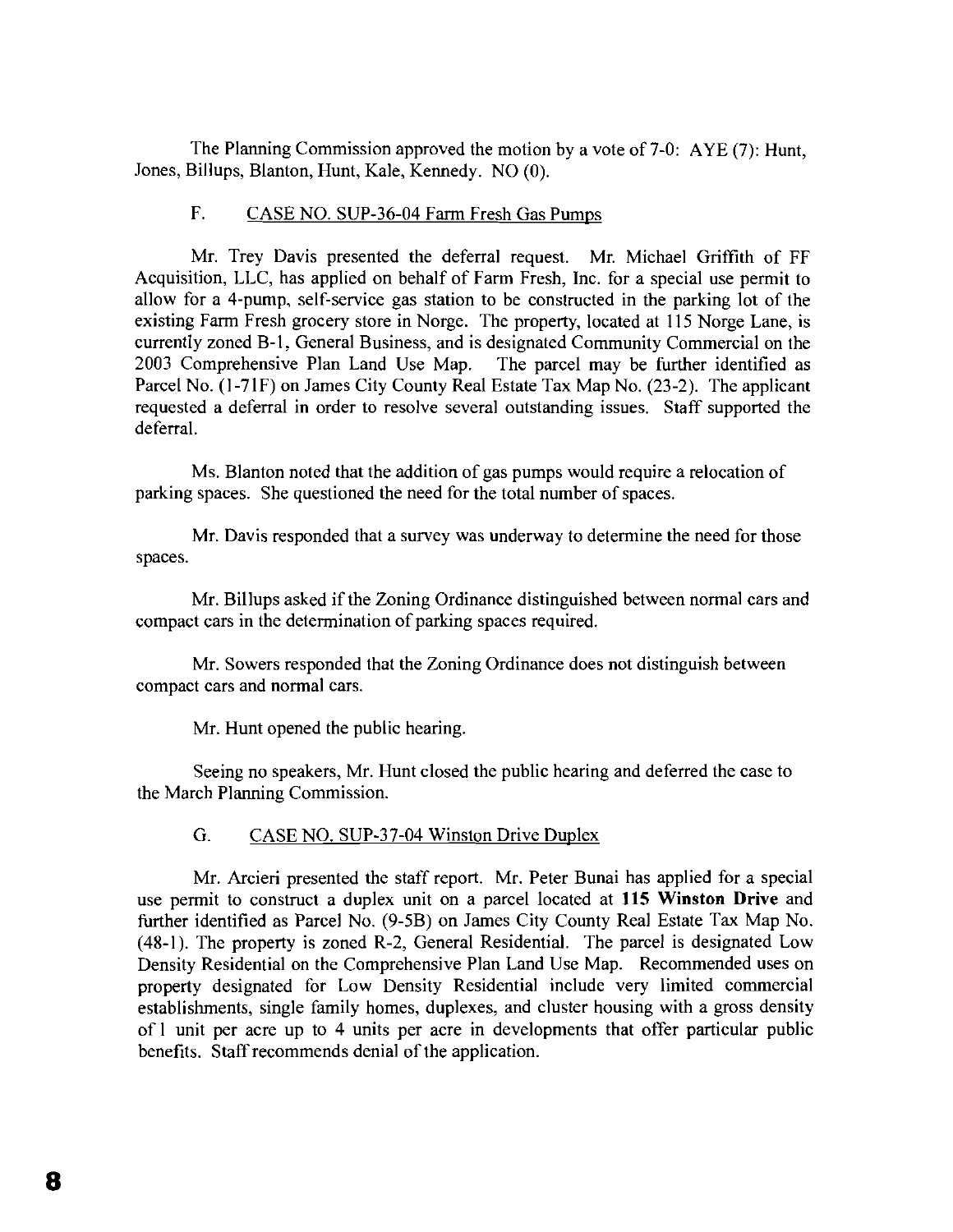Mrs. Blanton asked if the drainage comments issued by the Environmental Division were affected by the size of the duplex.

Mr. Arcieri responded that the comments were predicated on building size, and the parcel poses several environmental challenges.

Ms. Blanton asked for an explanation of the diagram presented as part of the staff report.

Mr. Arcieri deferred to the applicant.

Mr. Hunt opened the public hearing.

Mr. Peter Bunai addressed the character of the surrounding neighborhood and stated that, for residential reasons, building a duplex would be preferable to building a normal horne with an accessory apartment.

Mr. Billups asked if the diagram was representative of what the applicant was prepared to build.

Mr. Fraley asked Mr. Arcieri if the addition of two front doors was the only difference between a duplex and a single family home with an accessory apartment.

A discussion ensued as to the differences between duplexes and accessory apartments.

Mr. Billups asked if having two driveways on the site would pose a significant difference in the zoning classification of the structure.

Mr. Arcieri replied that there would not be a significant difference. Further he clarified that staff's recommendation was based on the Comprehensive Plan.

Mr. Kale asked if the Zoning Ordinance addressed how many people could live in an accessory apartment.

Mr. Fraley asked if the Planning Commission were to recommend approval, what specific conditions staff would recommend attaching to the application.

Mr. Sowers highlighted condition 6 in the Planning Commission report.

Mr. Fraley asked the applicant if he had reviewed the conditions attached to the application.

Mr. Bunai responded that he would work with the conditions in building the house.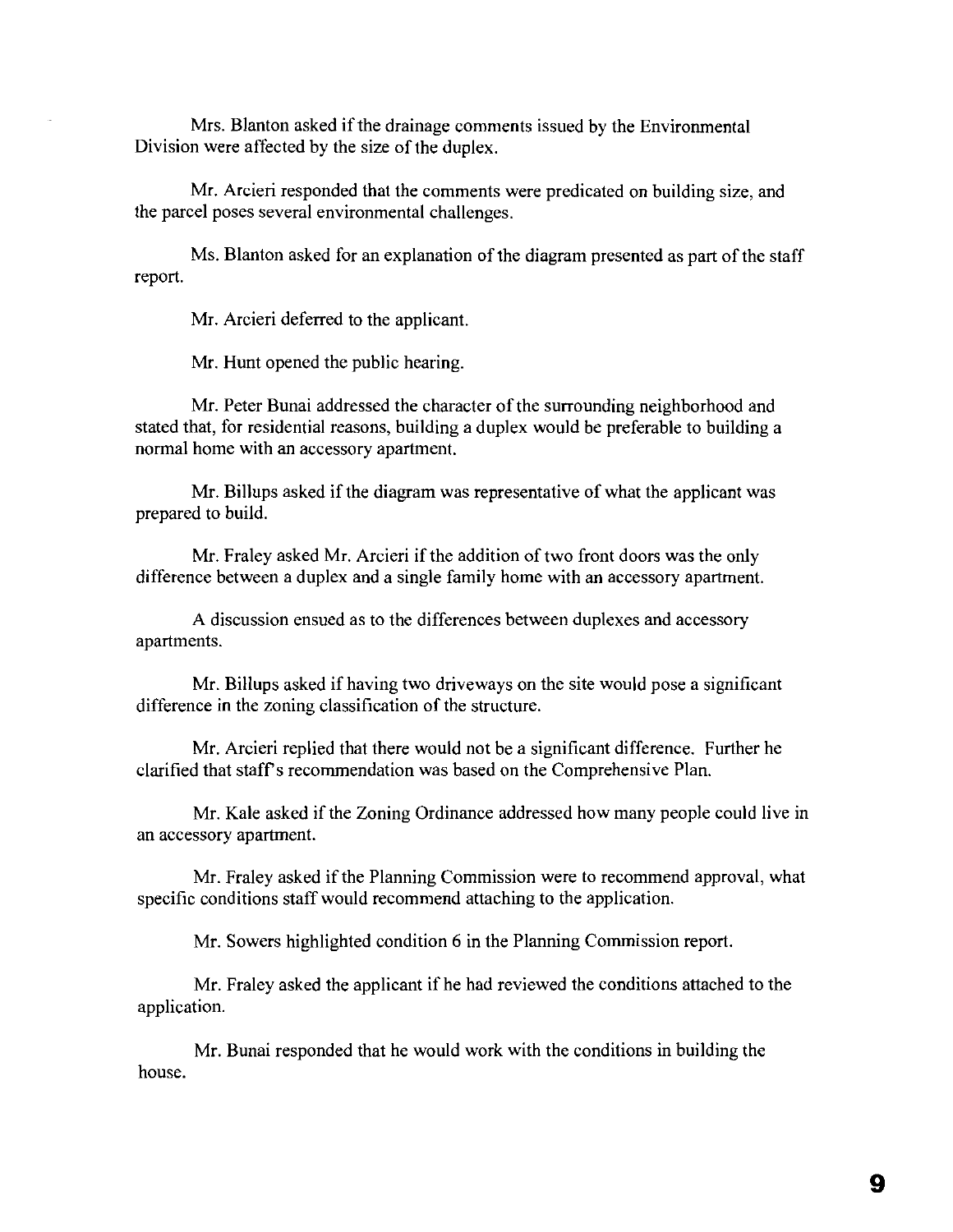Ms. Tracy Corpus, 117 Winston Drive, spoke to the quality of Mr. Bunai's work and recommended the Planning Commission approve the application.

Mrs. Jones asked if Ms. Corpus lived in an accessory apartment.

Ms. Corpus responded that she lived in a single family home.

Mr. 1.P. Waltner, 116 Winston Drive, credited Mr. Bunai's work within the neighborhood.

Ms. Barbary Haley, 104 Winston Drive, spoke to Mr. Bunai's good work in the neighborhood and recommended the Planning Commission approve the application.

Mr. Morris Dickson, 104 Catherine Court, stated that he was neutral with regard to the application but lived downstream and pointed out that the drainage problems on the property were significant.

Seeing no other speakers, Mr. Hunt closed the public hearing.

Mrs. Jones asked how Mr. Bunai would situate parking and garages in his eventual design.

Mr. Bunai clarified his design.

Mr. Sowers responded that condition 6 would have to be amended to site those improvements as proposed by Mr. Bunai.

Mr. Kale asked how many other property owners in the surrounding area could apply to build duplex units.

Mr. Arcieri responded that, in theory, any property owner in the R-2 zoning district could apply to have a duplex, provided the lot exceeds 15,000 square feet in area.

The Planning Commission discussed the precedents that the approval of this duplex might create.

Mr. Fraley voiced his concern that approving this application could open the door to future applications.

Mrs. Blanton stated that she supported the application and, despite her concerns, she would support the application.

Mrs. Jones credited the applicant for his work but expressed her concerns that the case would open a precedent and that the plan was not compatible with the Comprehensive Plan.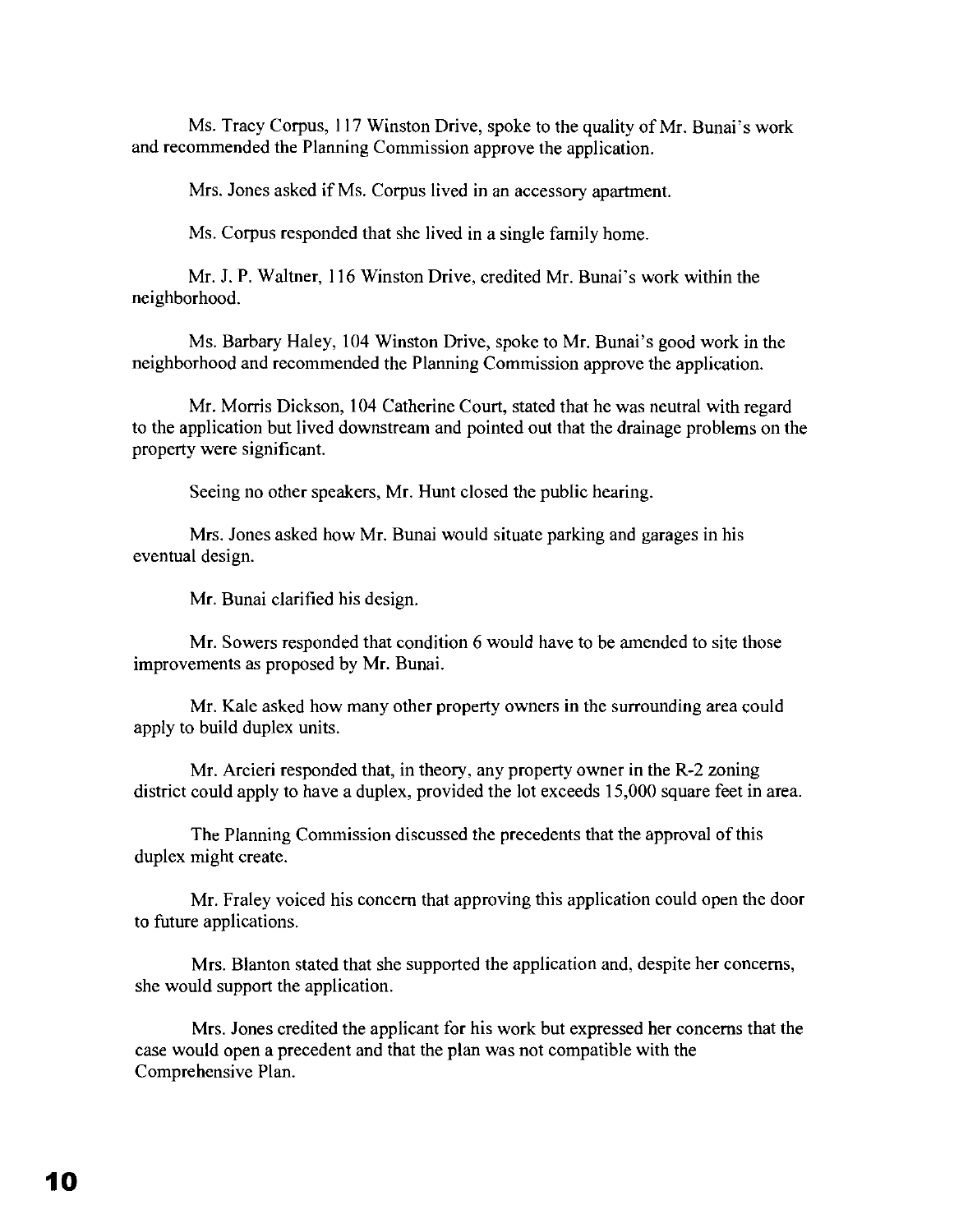Mr. Billups spoke to his concern of the applicant's right to construct his home they way he wants to. He counted appearance as a factor, but did not feel there was enough justification to deny the application on that basis and that condition 6 gave staff the ability to regulate the appearance of the eventual home. He moved to approve the application.

Mrs. Blanton seconded the motion.

Mr. Fraley clarified whether or not the motion included the conditions recommended by staff in the staff report.

Mr. Billups stated that the motion included conditions 1-7.

Mr. Hunt asked the applicant if he was satisfied with the conditions.

Mr. Bunai responded that, under condition 6, he would be able to proceed as long has he had approval to construct his house with two front doors. He stated that he could accept the conditions.

Mrs. Blanton stated she would support the application with reservations.

Mr. Billups clarified that he meant the motion to allow the construction of two front doors.

Mr. Hunt asked Mr. Sowers if Mr. Billups' motion required an amendment of the stated conditions.

Mr. Sowers stated that the motion required an amendment to the conditions to meet Mr. Billups' intent.

Mr. Fraley stated that he did not understand the motion as presented.

Mr. Billups stated that he was removing the stipulation prohibiting two front doors.

Mr. Kale asked if the applicant agreed to the other conditions.

Mr. Bunai stated that he understood the motion and was willing to work with it.

The Planning Commission failed to pass the motion by a count of 3-4. AYE: (3) Blanton, Billups, Hunt. NO: (4) Kale, Kennedy. Fraley, Jones.

### 7. PLANNING DIRECTOR'S REPORT